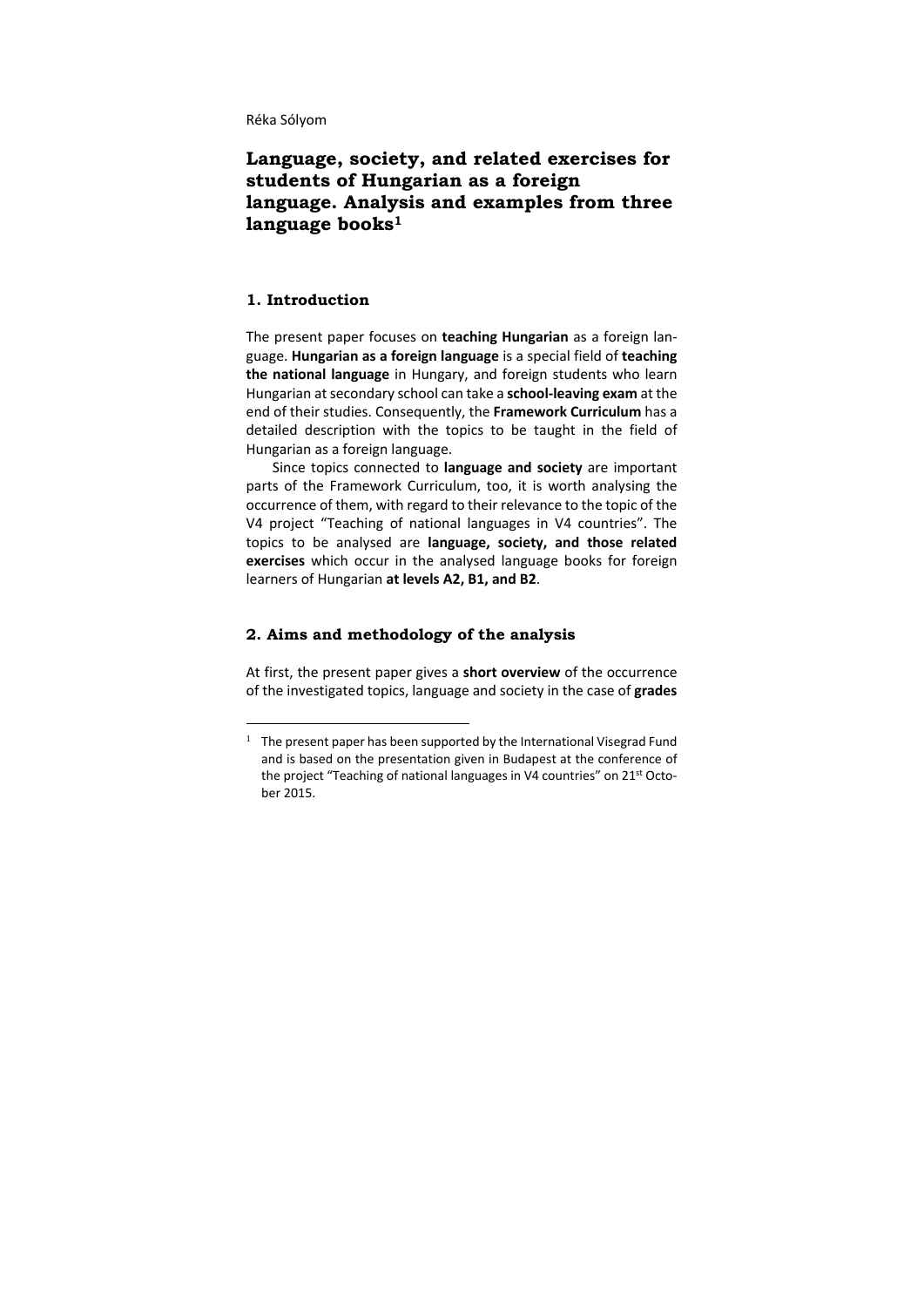**below the target levels**. It is important if the aim is to take a look at the competence of students at the target levels, when they enter levels A2–B2. This analysis is based on Hungarian National Core Curriculum (=NCC) and the Hungarian Framework Curriculum (=FC).

Secondly, **suggested topics** concerning language and society in the case of the target groups (grades 9, 10, 11, and 12 with A2–B2 competence) are going to be shown.

Thirdly, with the help of three new books available in Hungary, some **types of exercises** connected to the target topics and used within these groups are going to be analysed.

#### **3. Importance and advantages of learning the language at different levels, in different school types**

As Taylor and Sobel emphasise: "(…) learners arrive at the classroom with prior knowledge and life experiences".<sup>2</sup> Consequently, in the case of a group with students from different countries and with dif‐ ferent mother tongues, it sometimes **can be difficult for the teacher** to find out what students know about the target country (in general and especially about language, society, customs, history, geography, etc.). There are fields of knowledge in the topic of language and society in language books that belong to the so‐called "big C" culture (e.g. holidays, literature), however, there are other topics that rather belong to the "little C" culture (e.g. legends, communicational norms).

When we enter a new culture (e.g. start to learn a new language or move into a new country), we become parts of a society with customs, history, language, etc. This situation, on the other hand, can give us the opportunity of being a part of **multilingual communities**, not to mention **globalization** in present‐day world:

-



<sup>&</sup>lt;sup>2</sup> Taylor/Sobel 2011, 189.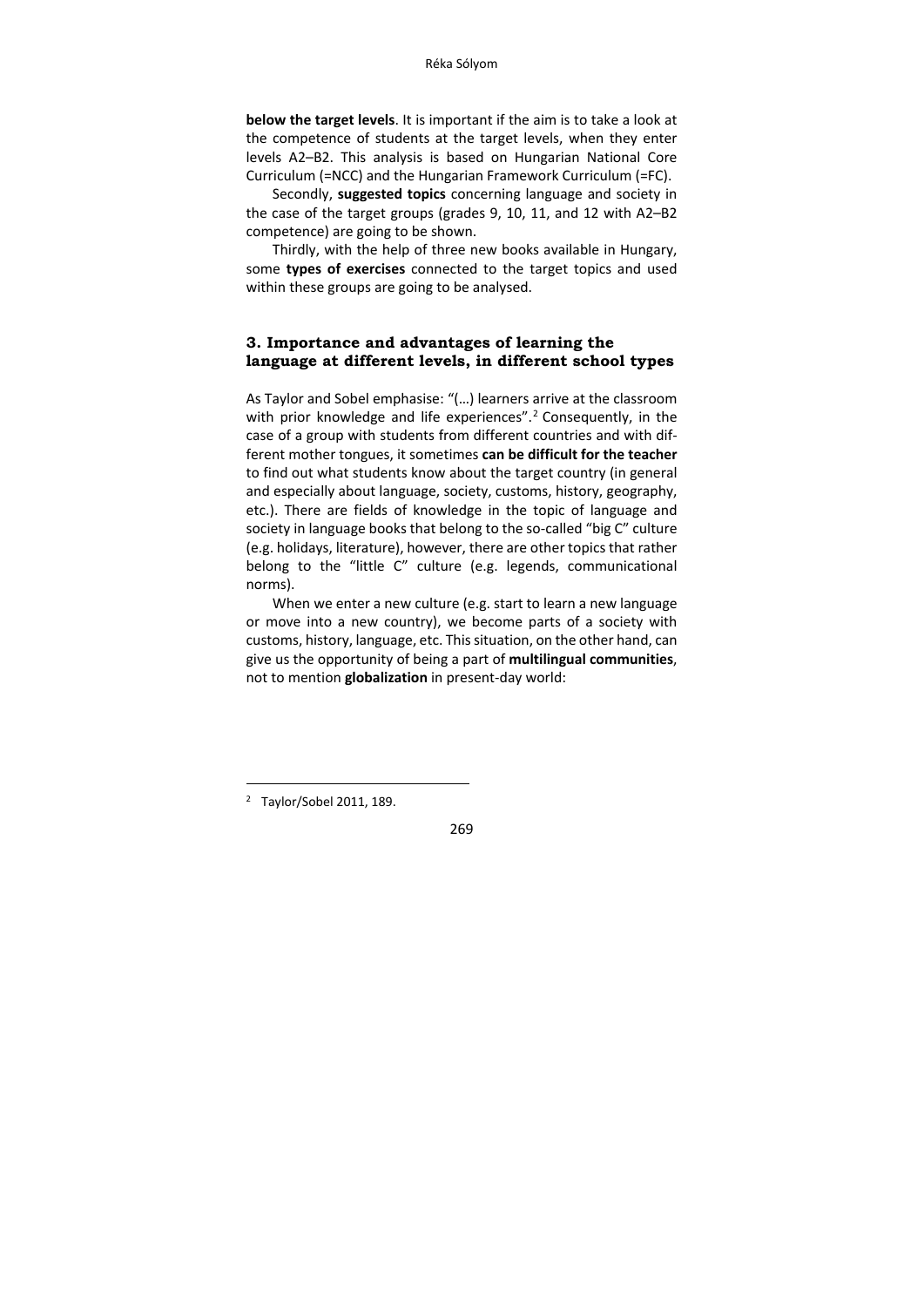Having two languages may bring people into a different **multilingual community**. Or it may allow them to **belong to a global virtual com‐ munity** in a possible social network unrelated to geographical proxi‐ mity or to any common language identity in the usual terms.<sup>3</sup>

Why is it important to **adjust Curriculums** to the changes of society? As Nisbet 1991 points out:

> The demand for a Thinking Curriculum arises partly because of **rapid changes in modern society**. It is also the result of recent develop‐ ments in cognitive psychology: the constructivist theory of learning argues that learners create their own framework of interpretation **in a search for meaning and understanding**. 4

Parallel, while teachers put emphasise on the importance of linguistic knowledge, **opportunity for practicing** should be given to language learners:

> Raising the language awareness of all participants is a place to start, but **increased awareness must be coupled with increased opportu‐ nity** for the practice and development of valued forms and functions of language.<sup>5</sup>

## **4. Related topics for age groups and levels under the target groups**

As mentioned above, an **overview** of related topics for age groups and levels **under the target groups** are going to be given now, in order to sketch what knowledge students have to gain within the fields of language and society before they enter the target levels. The overview is based on FC.

-

<sup>&</sup>lt;sup>3</sup> Cook 2009, 57; bold letters are mine.

<sup>4</sup> Nisbet 1991, 27, cited in Coyle 2000, 247–248; bold letters are mine.

<sup>&</sup>lt;sup>5</sup> McGroarty 1996, 36; bold letters are mine.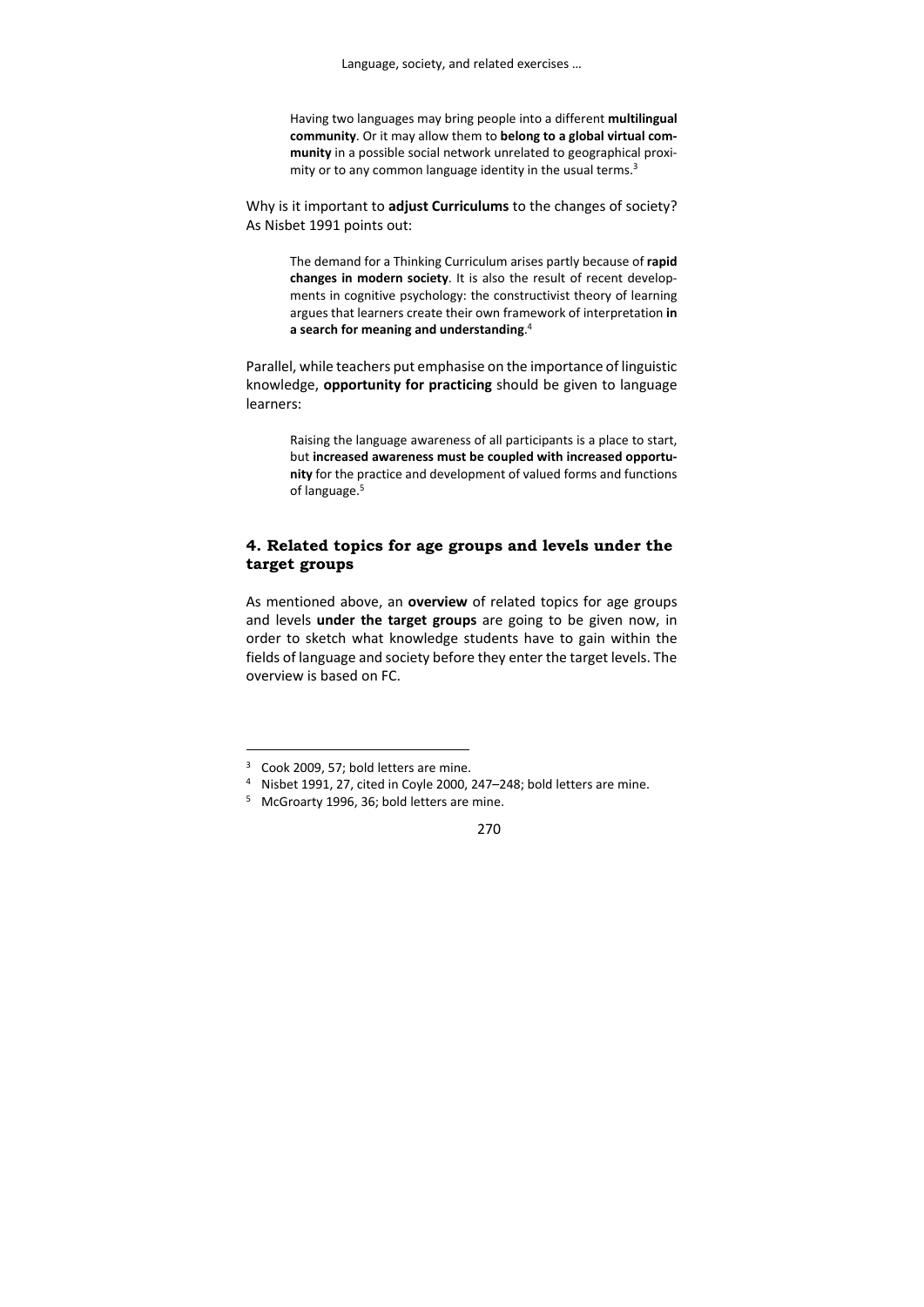**For Grades 1–8**, the related topics of **society and culture** are the following:

- important traditions and symbols of the Hungarian culture (including traditional cuisine);
- place of living, Budapest, typical places in Hungary (e.g. big rivers, Lake Balaton, Hortobágy);
- $-$  important celebrations, holidays (e.g. birthdays, Christmas, Easter), connected customs, symbols, and objects;
- tales, songs, and cartoons adapted from Hungarian tales and legends (e.g. King Matthias);
- poems and adapted parts of literary works by Hungarian poets and writers.

The related **linguistic skills** and knowledge concerning **communica‐ tive competence** are the following:

- statements about everyday actitivites;
- questions (*y‐n* and *wh* types);
- describing people and objects;
- describing the places and movement of people and objects (with the help of suffixes, definite and indefinite objects), defi‐ nite and indefinite conjugation of verbs;
- referring to cause and reason;
- verbal prefixes;
- moods: Imperative, Conditional;
- tenses: Present, Past.

# **5. Related topics for the target groups (Grades 9–12)**

According to FC for Hungarian as a Foreign Language, by the end of Grade 12, students have to reach **level B1 or B2**. Additionally, they have to get the opportunity to get to know the structure and requirements of the **school‐leaving exam**, have experience in exercising, and learn those strategies that can be used during the exam.

The **related topics** for these age groups concerning the analysed topics are the following (based on FC):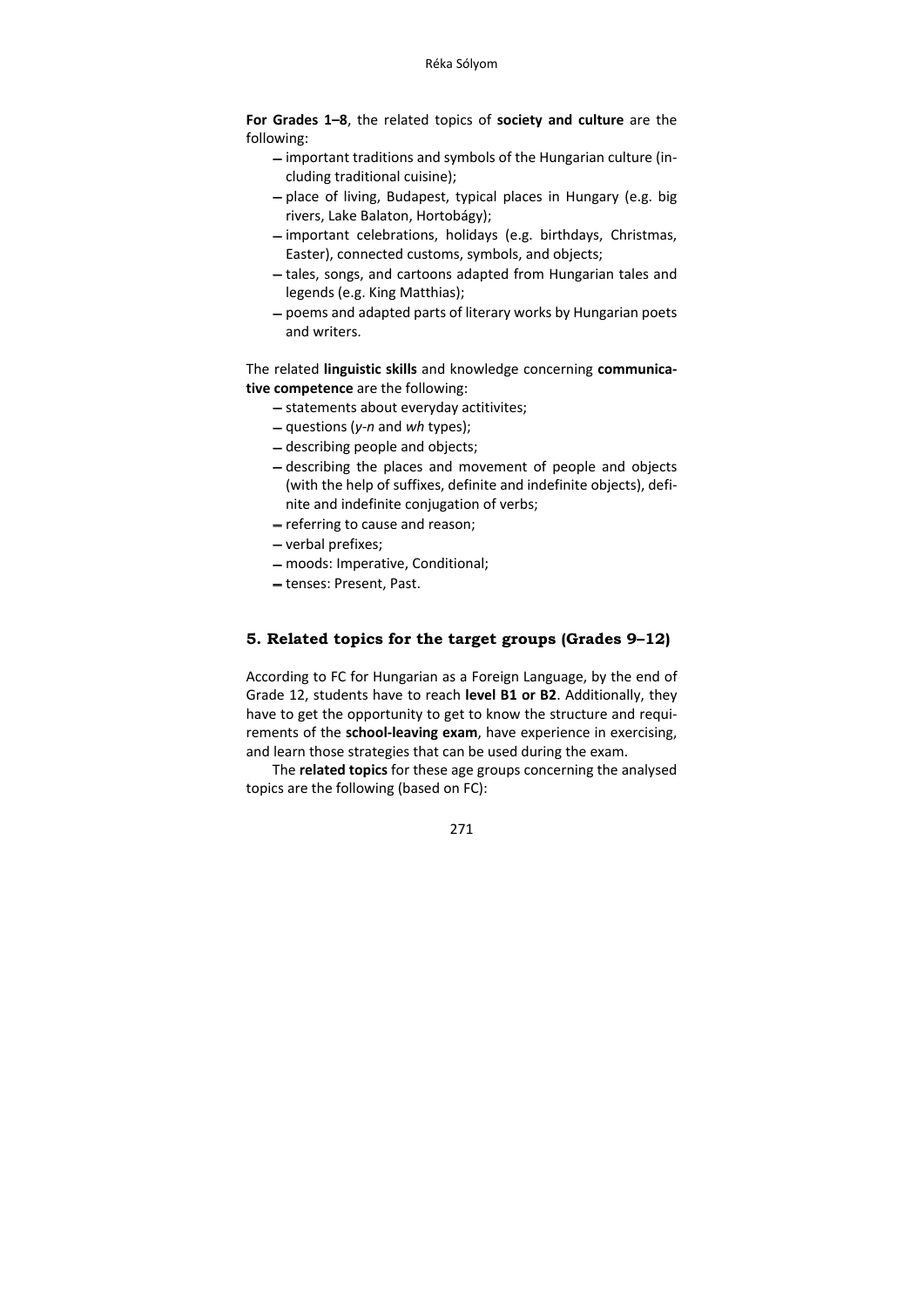## Within the fields of **society and culture:**

- important family and national holidays; Hungarian customs;
- Hungarian state symbols;
- the most important dates, buildings, and famous people of Hungarian history and culture;
- $-$  the biggest geographical parts of Hungary;
- samples from Hungarian literature; proverbs;
- current cultural facts;
- Hungarian cuisine.

### Important topics and knowledge of **linguistic skills and commu‐ nicative competence** are the following:

- phonology;
- different pronouns;
- definite and indefinite verb conjugation;
- verbal prefixes;
- trinity of direction;
- cases of nouns;
- comparative and superlative forms of adjectives;
- possession;
- infinitive;
- auxiliaries (*szeret, tud, akar* = 'like', 'can/be able to', 'want').

## **6. Three new books for the target groups**

In the following parts of the paper, **three booksfor the target groups** are going to be analysed in order to show those features and related exercises that focus on the topics of language and society. The books analysed have been published in the last few years (between 2011 and 2014), consequently, they can be considered as new ones that are widely used and can be bought in most bookshops in Hungary.

The title of the first book is*Jó szórakozást magyarul! Fun reading exercises* by Gabriella Kiss and Ilona Molnár and it contains shorter and longer texts with exercises. This book was first published in 2009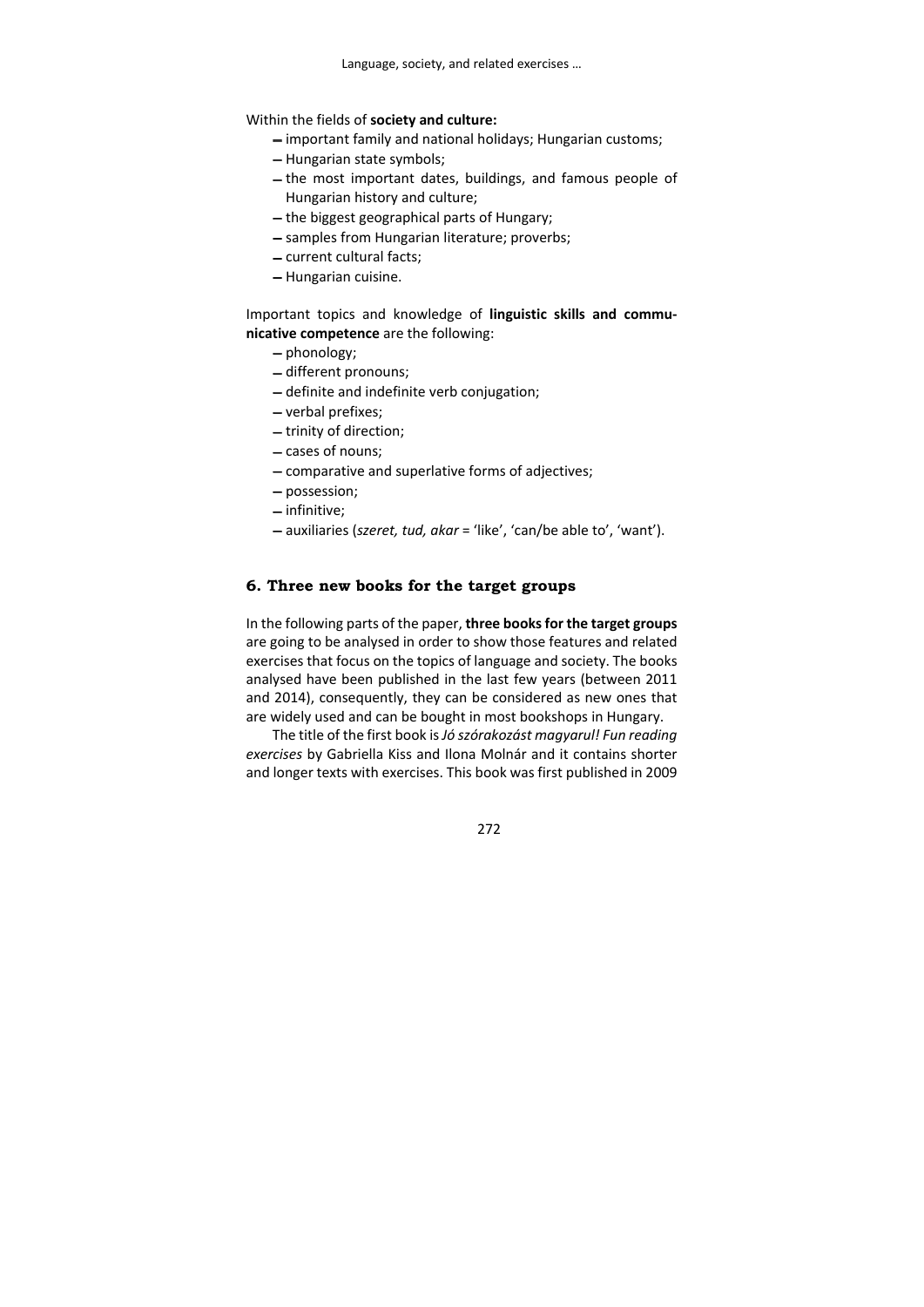and then in 2011 by Molilla Könyv in Budapest. The web site of the book is: http://joszorakozastmagyarul.com/?lang=HU

The second book is called *Lépésenként magyarul: magyar nyelv külföldieknek: második lépés – magyar nyelvkönyv középhaladóknak. (Hungarian: Step by Step*) and was written by Péter Durst. It is the second volume of a series, and it was published in Szeged in 2012, and its web site is http://www.lepesenkent.hu.

The third book analysed is the second volume of a series, too, which is called *MagyarOK.* The title of this book is *MagyarOK. Ma‐ gyar nyelvkönyv. 2. kötet (Hungarian Language Book, vol. 2)* and it was written by Szilvia Szita and Katalin Pelcz. The book was published in Pécs, by the University of Pécs, and its web site is http://magyar‐ ok.hu/hu/A2\_intro.html?ver=2.0.

In the following section, detailed pieces of information from these books concerning the occurrence of language and society are going to be dealt with.

### *7.1 Related texts in the analysed books 1: Jó szórakozást magyarul! Fun reading exercises*

In this book, the related readings and exercises can be grouped into three bigger topics: 1) Famous Hungarian people and inventions, 2) Places in Budapest, 3) Hungarian traditions, legends and tales, fa‐ mous historical characters.

In the **first topic**, **famous Hungarian people and inventions**, some biographies, anecdotes, and stories can be found. The first one of this kind is an anecdote about Franz Liszt, the famous Hungarian composer (p. 17). The second one is about János Gundel, owner and founder of the famous Gundel Restaurant, can be found within the topic of "Restaurants and cafés" (pp. 33–43). The third related topic is about Albert Szent‐Györgyi who discovered vitamin C: an exercise containing pieces of information about his work occurs within the topic "Vitamins" (pp. 54–55). The next text and plenty of related exercises are about the doctor and polymath Sándor Lénárd (pp. 165–166), while the last related topic is about Tivadar Puskás, inven‐ tor of the telephone centre: his biography and two anecdotes can be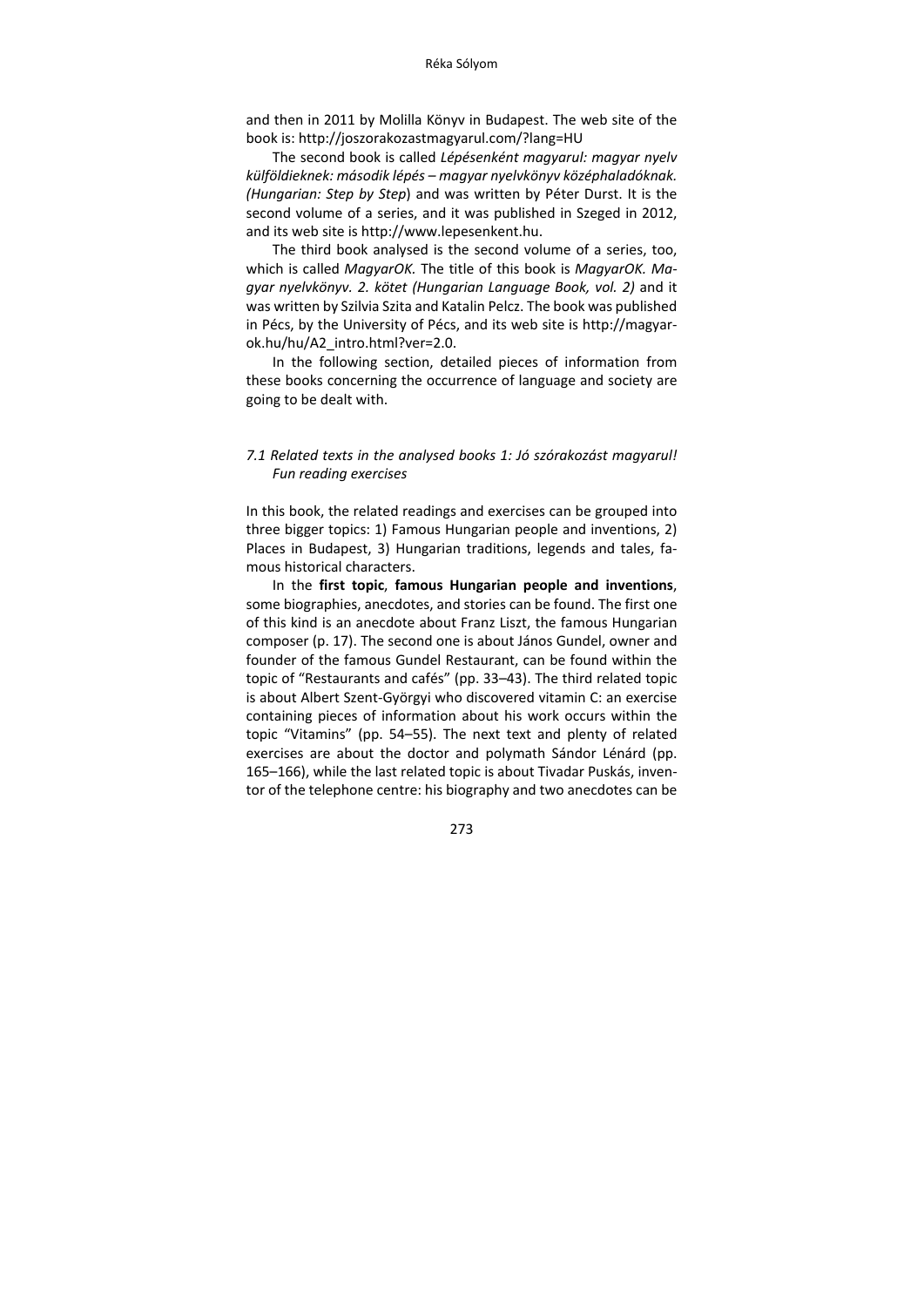read in the book (pp. 168–173). These topics are very important for students, as with the help of these short texts and exercises they can get a deeper insight into the "big C" part of Hungarian culture.

Within the **second topic**, there is a longer chapter ("Restaurants and cafés") about the most **famous late restaurants and cafés in Budapest** (pp. 33–43). With the help of various short texts and exer‐ cises (e.g. gap‐filling, matching, finding the odd‐one‐out) we can get a deeper insight into the gastronomical culture and history of Budapest and Hungary. Another topic is about the City Park (*Város‐ liget*, pp. 134–135): a map, the story of the City Park, and an autobio‐ graphy of a clown with exercises help students exercise and get to know more about this place in Budapest. These texts and exercises give very important details about the history and parts of Budapest, and again, can help build up students' knowledge about "big C".

The **third big topic** contains varioussubtopicsthat can be related to **Hungarian traditions, legends, tales, and famous historical cha‐ racters**. A longer text gives an overview of marriage traditions of the Hungarian settlers in the  $9<sup>th</sup>$  century (pp. 116–117). Later, typical Hungarian stories can be read: a tale about King Matthias (pp. 194– 196), some folk tales (pp. 196–200), and extracts from the legend of the "Miraculous Hind" (*Rege a csodaszarvasról*, pp. 204–206). Impor‐ tant details can be learned with the help of these texts, and it is practical that students can get a deeper insight into different historical periods of Hungarian history.

It has to be emphasised, that all the above mentioned topics occur with many exercises, consequently, not only a simple text is given (or, to be more precise: usually not a simple text is given, but a text with gaps, missing sentences, or with mixed paragraphs), but many related exercises follow the topic.

In the next subsection, the typical types of exercises are going to be listed.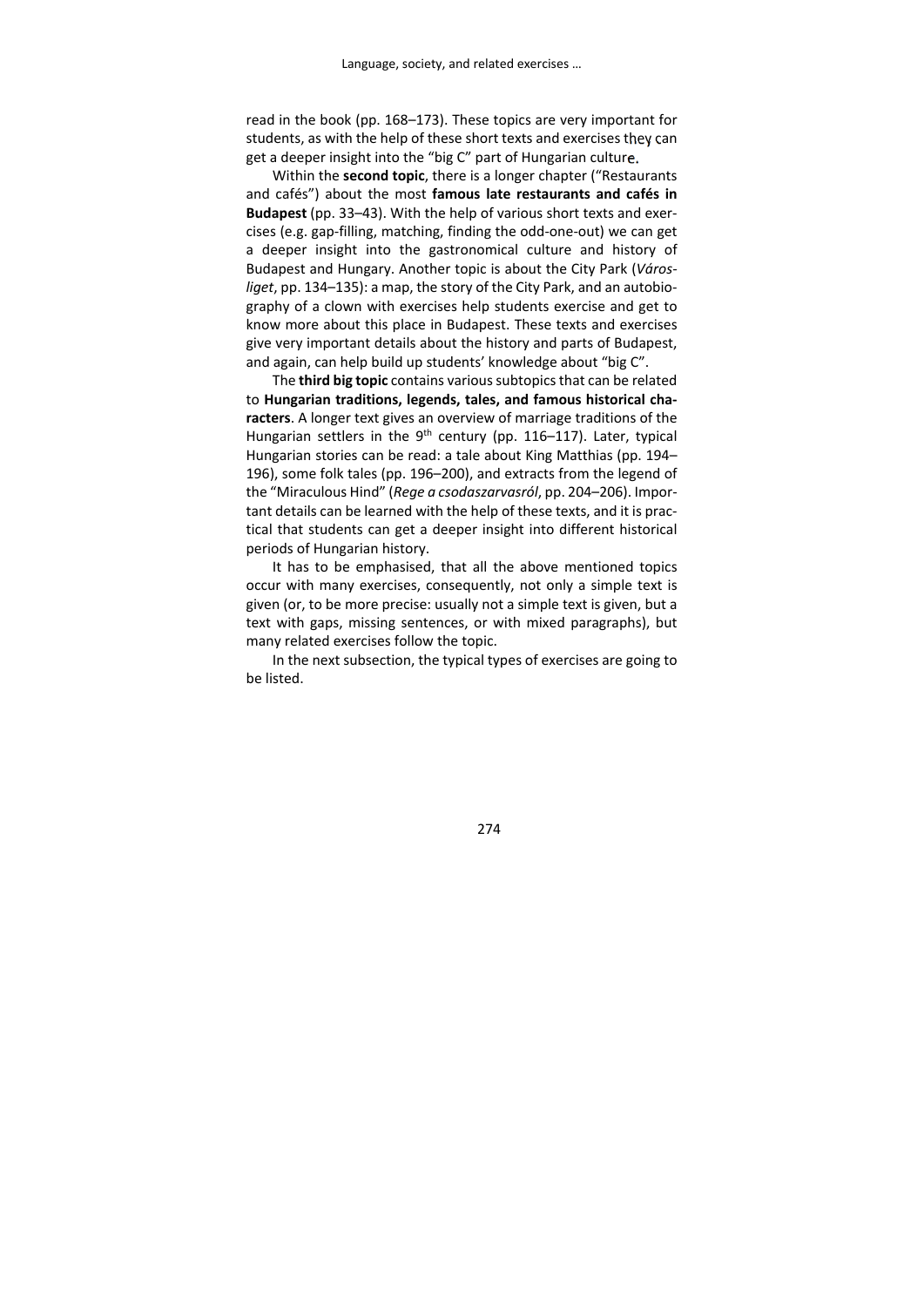### *7.2 Typical related exercises in Jó szórakozást magyarul! Fun reading exercises*

The most typical **types of exercises** in the book concerning the topics of language and society are the following: gap-filling, multiple choice tests, true or false questions (after longer texts), matching, meaning explanations, finding the odd‐one‐out, checking your memory, ans‐ wering questions (concerning a concrete topic), finding examples in the text (for given criteria), giving titles for paragraphs, verb con‐ jugation.

#### *8.1 Related texts in the analysed books 2: Lépésenként magyarul 2.*

In the second book analysed, *Lépésenként magyarul 2. (Step by step in Hungarian, vol. 2),* five bigger topics concerning the related fields (language and society) can be found. In the present subchapter, these topics and texts are going to be dealt with.

The **first related topic** is Places in Hungary; Budapest. A text about Hungary's capital can be read (p. 63) with some exercises: there is a multiple‐choice test before the text, so that students' previous knowledge about the topic can be checked by the teacher. After the text, four other exercises help language learners summarise the new pieces of information, practicing newly learnt expressions, and there is a chance for creative writing, too, as students have the opportunity to write about their own cities with the help of some given expressions (p. 64).

In another unit, there is a good chance for students to work in pairs: a list of various programs in a Big City is given (p. 111), and with their help, language learners can get a deeper insight about free time programs in Hungary, from sports to festivals. It is very practical that "Big City" is mentioned as the name of the venue, as it is not neces‐ sary to link the activities for a concrete city, but it can be anywhere where students imagine it.

The **topic of "Hungaricums"** (special Hungarian products, sym‐ bols) shows the reader two of this kind: paprika and Pick Sausage.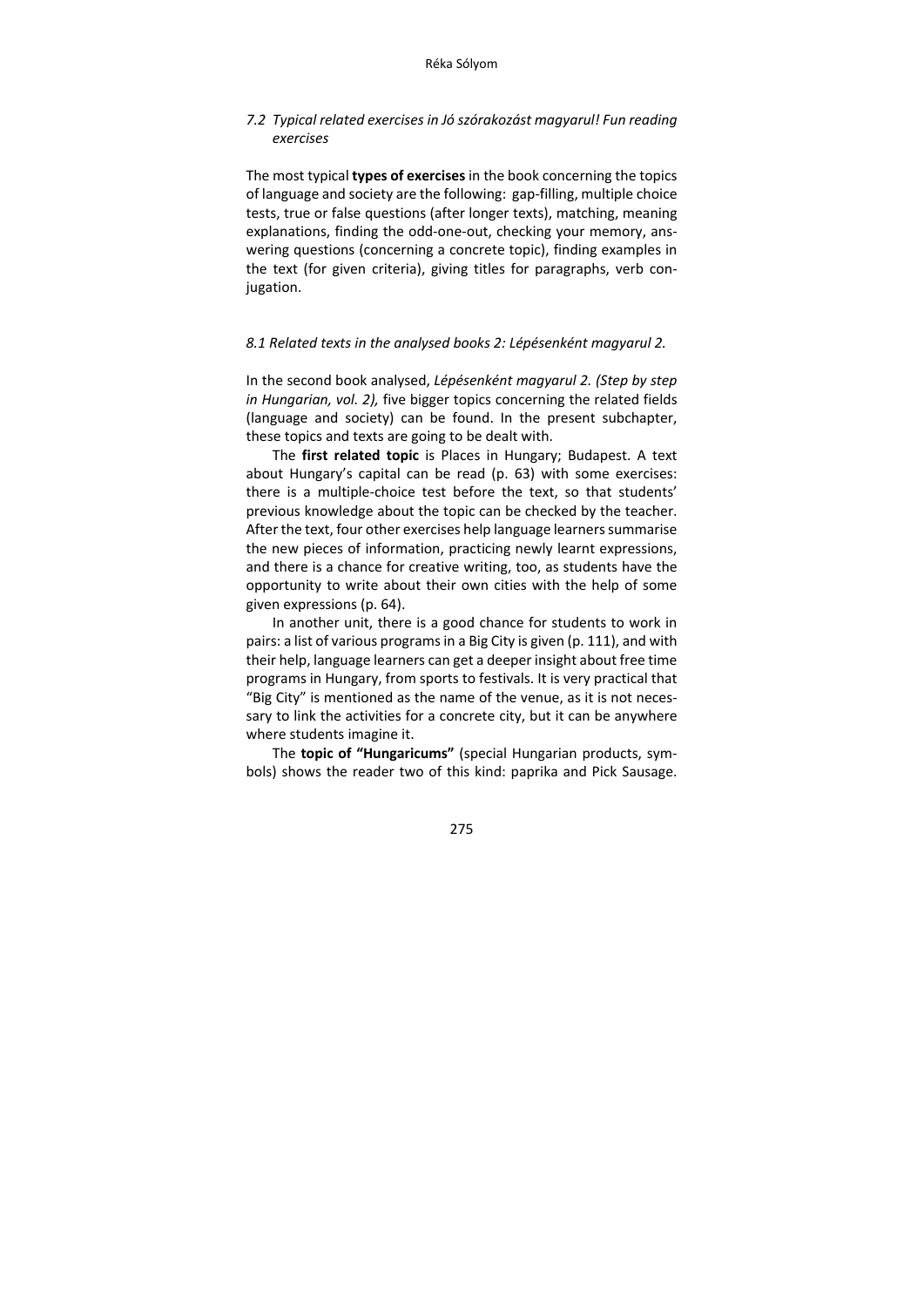The topic of paprika (pp. 68–69) starts with some pre-reading exercises again, which focus on students' knowledge and vocabulary. Then a text about paprika is given, with important details about its history, features including the growing and treating of it. The work of Albert Szent‐Györgyi is emphasised also in this book.

Another text in this category is about Pick Sausage (p. 178): after having read the text, students get the opportunity to put the steps of preparing the sausage into order. It is a very creative task, and gives a special vocabulary for language learners.

Within the **topic of national holidays**, two short texts about Santa Claus & Christmas and about Easter holidays in Hungary are given (p. 90). With the help of some pre‐reading tasks students in pairs and in group can talk about the Hungarian customs and about their own impressions.

A longer text concerning **the education system in Hungary** can be listened to within the field of Society (pp. 168–172). As a listening activity, this part contains various related activities. The topic gives students a wide range of vocabulary including the names of school‐ related activities, subjects, language learning, etc., and offers the opportunity to talk about their own experiencesin language learning.

The last biggest related topic in this book is about **famous histo‐ rical characters**, legends, and tales. A short summary about King Matthias's importance with some questions gives students an insight into our famous king's life and importance (p. 112). In another unit, a tale, *Lúdas Matyi* (*Mattie the Goose‐boy*) (pp. 219–222) is given: here, students can read a longer text, which is accompanied with various exercises.

#### *8.2 Typical related exercises in Lépésenként magyarul 2.*

In the related chapters of this book, various and creative **exercises** help students not only expand their vocabulary, but argue and talk in groups or in pairs, and listen to shorter and longer texts and conver‐ sations.

The **typical exercises** concerning this topics are gap-filling, multiple choice tests, true or false questions, matching (e.g. expressions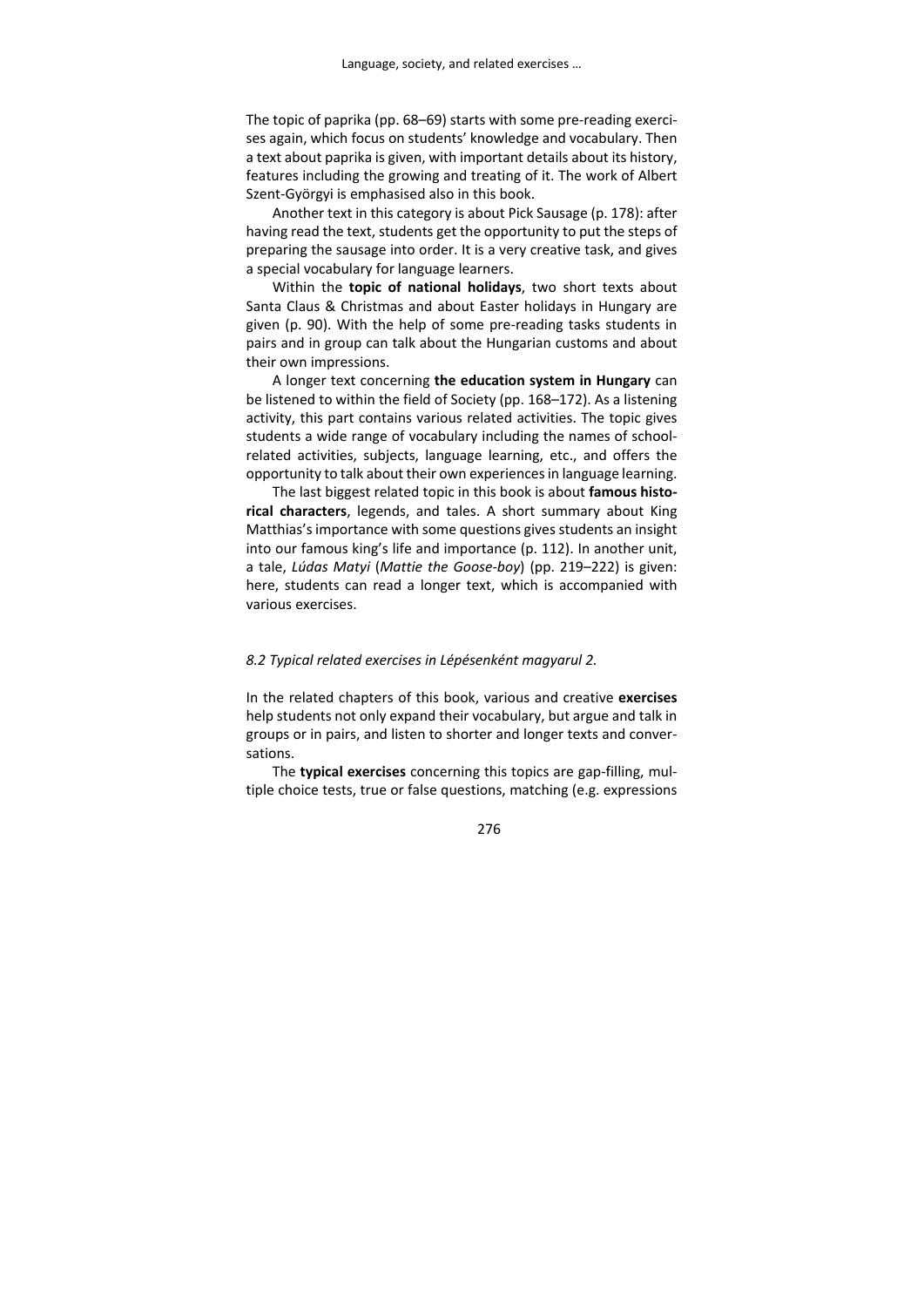with pictures), meaning explanations, answering questions, pair work: discussions, arguing, listening comprehensions.

#### *9.1 Related texts in the analysed books 3: MagyarOK 2 (Students' Book)*

In the case of this book, five bigger topics can be distinguished within the field of Language and Society. These topics are mostly connected to the topic of language, however, with the help of various exercises they give students a lot of possibilities to expand their language knowledge. At the beginning of each topic, this book usually gives the most important expressions concerning the topic. It is worth mentioning that there is a big amount of beautiful, colourful photos and function‐based colourful charts in this book.

The **first related topic** is **Places and Living in Hungary**. Up‐to‐ date questions and subtopics occur within this field, such as the tendencies of buying or renting a flat (especially in Hungary, pp. 43– 44), the comparison of countryside and city life (pp. 52–54), a week‐ end in the mountains of Bükk (pp. 88–94), and a weekend in Tihany (pp.  $99-102$ ). In the case of the renting or buying a flat topic, students can read and listen to a short text. After the listening and reading exercise, various activities and exercises are given, in order to impro‐ ve as much skills as possible. Students can match, talk, compile short texts, etc., and as a result of these activities, they can collect many important pieces of information concerning the "small c" cultural features of Hungary.

In the case of the city and countryside topic, students have to contrast the two lifestyles by collecting arguments for the pros and contras. This activity is followed by a listening one, when summaries about two people living in two different places can be heard.

In the case of the weekend topics, the key grammaris Past Tense. Besides this, there are other features that collect the two topics: in the case of each one, a person's excursion is depicted, with listening and reading comprehension and lots of geographic and cultural information about the places.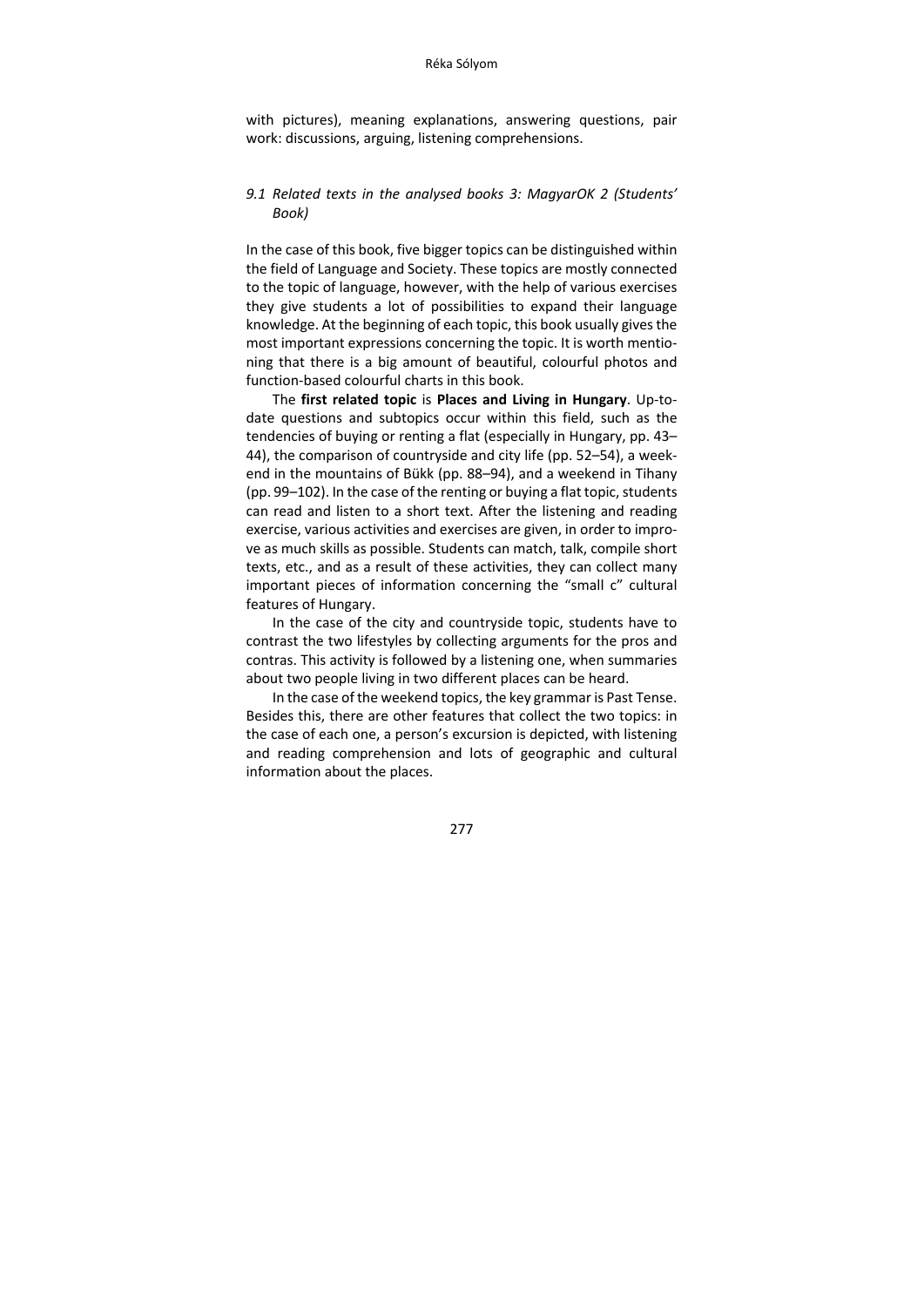There is another subtopic, too, that can be found in this group: an excursion to Pécs (pp. 173–180). Here various topics and exercise types occur, like the sights of the city, the map of Pécs, famous paintings in the museums of Pécs, or planning programs around the city; listening and reading comprehension, talking, writing activities, in order to give students great opportunities to improve both their receptive and their productive skills.

The **second bigger topic** is **Travelling and holiday**, but it is closely related to the above mentioned topic, as here two hotels by Lake Balaton are dealt with (pp. 159–164). With useful vocabulary and situations (e.g. how to check in at a hotel, what are the most important details in an advertisement about a hotel) students can get an insight into the actual features of tourism in today's Hungary.

The **third topic** to highlight is **Festivals**, however, many smaller pieces of useful information occur from this topic in other topics, too (e.g. museums in Pécs in the above mentioned topic). An interesting and exciting conversation in a group can be conducted with the help of the beginner questions of Hungarian Music Festivals (p. 77). After a text about the famous Sziget Fesztivál, students can compile sum‐ maries about two other Hungarian festivals. Finally, with the help of the learnt vocabulary, they can write about festivals in their countries.

The next related topic is **Museums and Exhibitions** (pp. 80–82). Three of them in Budapest are shown in this chapter, and various exercises are given, including the linguistic knowledge of asking for permission in a museum, which help students not only deepen their grammatical competence, but gives important knowledge about the "small c" as well.

**Another big topic** concerning Language and Society is **School System**. Two subchapters deal with this topic, the first is Secondary School and University System (pp. 112–125), the second is Hungarian Universities (p. 127). In the subchapter about Secondary Schools, a wide overview of school terminology is given. Students can learn about school subjects, notes, the school system, and about positive and negative characteristics of a person (e.g. a teacher). Then the university system and experiences are shown, and students can talk (e.g. compare) their own experiences with the Hungarian. At the end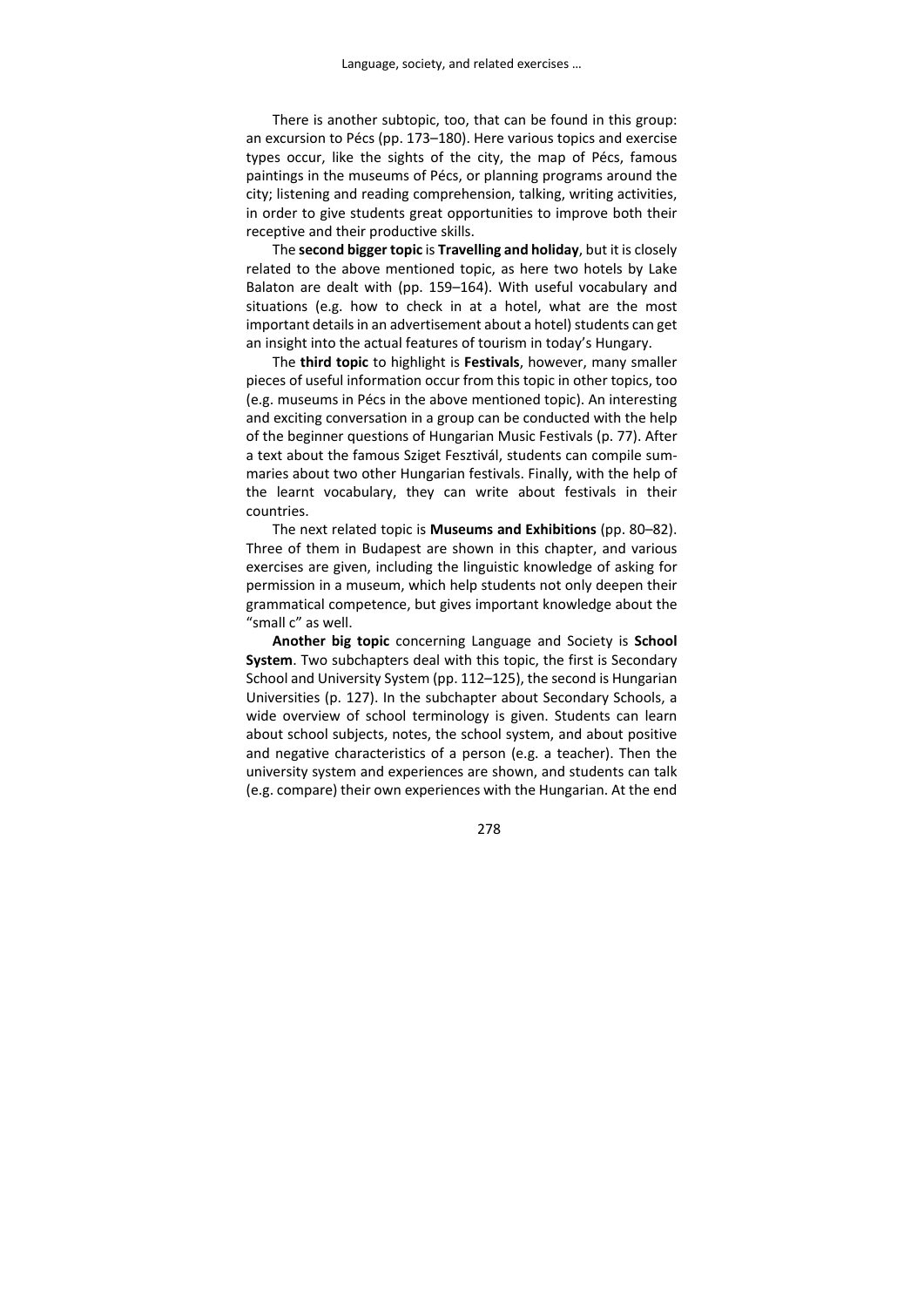of thistopic, the most ancient universities of the world and Hungary's oldest universities are introduced. Various exercises: reading and listening comprehensions, topics to write or talk about help get an overall picture of this topic.

Last but not least, this book, too, gives a definition for **Hungaricums**, and adds a list of Hungarian foods and drinks, which fall into this category. Students can talk about their experiences, and introduce special foods and drinks from their home countries. Such way, students can get an insight not only to Hungaricums, but to other culture's specialities, too, and hence they can improve their "small c" competence.

#### *9.2 Typical related exercises in MagyarOK 2 (Students' Book)*

As already mentioned some of them, there is always a big amount of **exercises** in this book for practicing. This book puts great emphasis on talking, role‐play, and using various and modern sources, like the internet while getting a deeper insight into a topic.

The most frequent type of exercises concerning the analysed topics are the following: gap-filling, true or false questions, matching, meaning explanations, answering questions, pair work: discussions, pair work: role-play, arguing, collecting information on the Internet, finding the odd-one-out, verb conjugation, listening comprehensions.

#### **Summary**

According to **the aim** of the analysis, the present paper has pointed at some **topics and typical exercises** that can be related to the topic **"Language and Society"**. The analysis has been conducted in in three new Students' Booksfor **learners of Hungarian as a Foreign Language.**

**The importance of the analysis** is that all of the books examined can be useful help in classes of secondary schools, where students have to prepare for the school-leaving exam. The analysed topics and exercises can help improve students' **knowledge of Hungarian cul‐ ture, society**, as well as **improve their communicative competence**.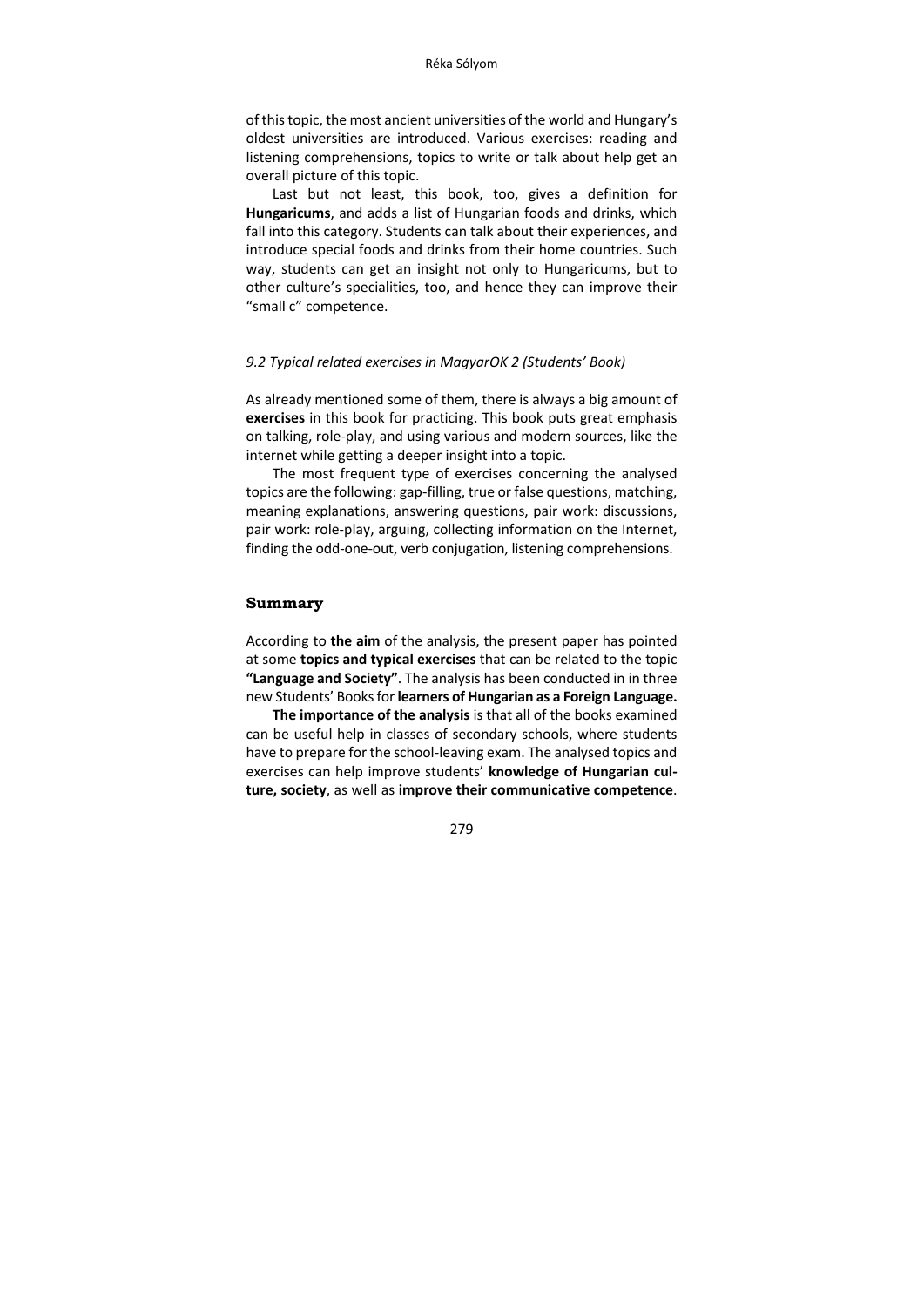What is more, the books are useful and popular nowadays among **adult learners of Hungarian** in language schools, too.

#### **References**

- Cook, Vivian: Language User Groups and Language Teaching. In: Vivian Cook/Li Wei (eds): *Contemporary Applied Linguistics. Volume 1. Language Teaching and Learning.* London/New York 2009, 54–74.
- Coyle, Do: Raising the profile and prestige of Modern Foreign Languages in the whole school curriculum. In: Field, Kit (ed.): *Issues in Modern Foreign Languages Teaching.* London/New York 2000, 245–257.
- Durst, Péter: *Lépésenként magyarul: magyar nyelv külföldieknek: második lépés – magyar nyelvkönyv középhaladóknak. (Hungarian: Step by Step*). Szeged 2012.
- Kiss, Gabriella/Molnár, Ilona: *Jó szórakozást magyarul! Fun reading exercises.* Budapest 2011.
- McGroarty, Mary: Language attitudes, motivation, and standards. In: Sandra Lee McKay/Nancy H. Hornberger (eds.): *Sociolinguistics and Language Teaching.* Cambridge/New York 1996, 3–46.
- Nisbet, John: Projects, theories and methods: the international scene. In: M. Coles/W. D. Robinson (eds): *Teaching Thinking,* Bristol 1991.
- Szita, Szilvia/Pelcz, Katalin: *MagyarOK. Magyar nyelvkönyv. 2. kötet* [Hungarian Language Book, vol. 2]. Pécs 2014.
- Taylor, Sheryl V./Sobel, Donna M.: *Culturally Responsive Pedagogy: Teaching Like Our Students' Lives Matter.* Bingley 2011.